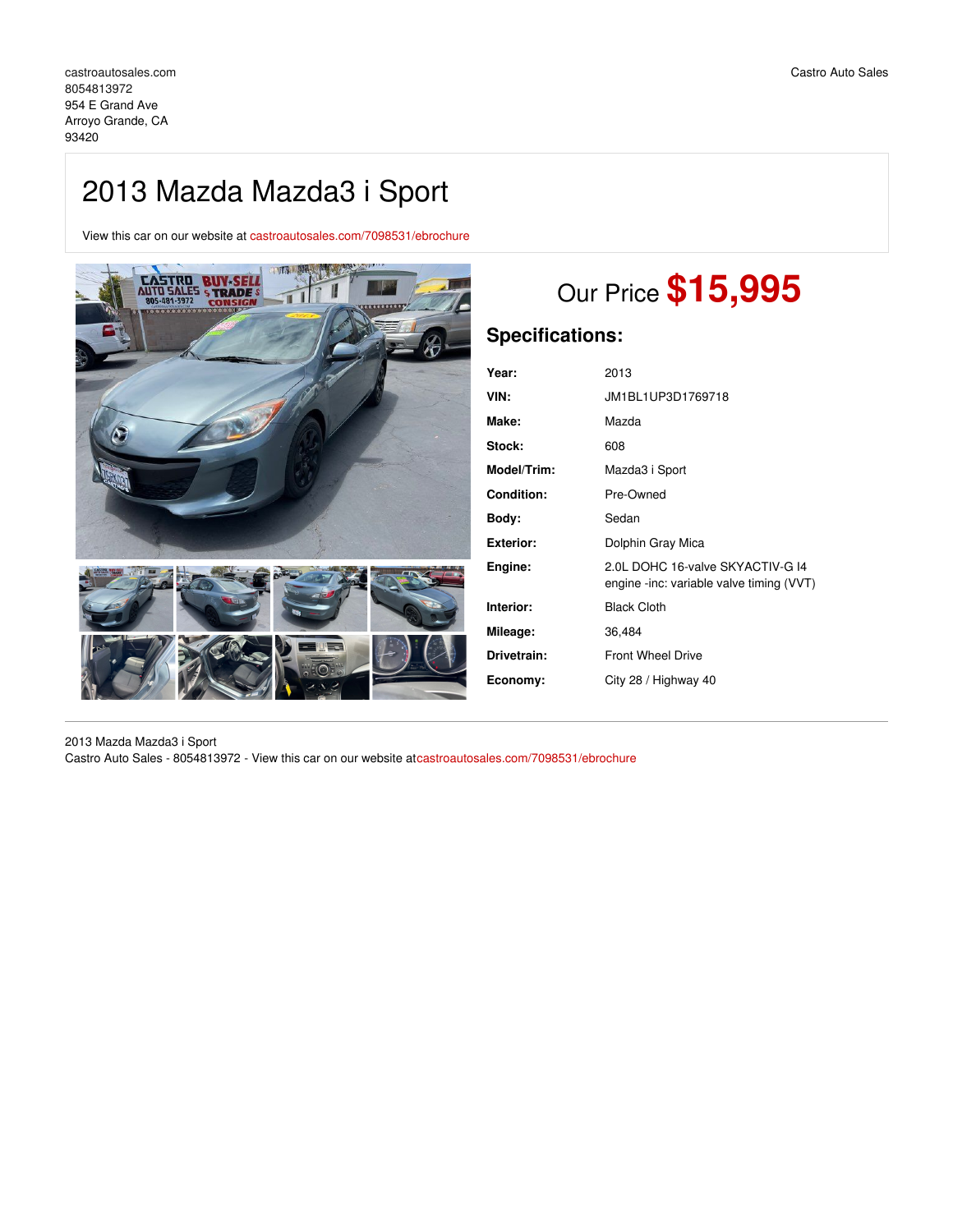

#### 2013 Mazda Mazda3 i Sport

Castro Auto Sales - 8054813972 - View this car on our website at[castroautosales.com/7098531/ebrochure](https://castroautosales.com/vehicle/7098531/2013-mazda-mazda3-i-sport-arroyo-grande-ca-93420/7098531/ebrochure)

## **Installed Options**

## **Interior**

- (2) 12-volt pwr outlets- (2) coat hooks- (3) passenger assist grips
- 3-spoke urethane steering wheel -inc: illuminated audio controls, cruise control
- 60/40 split fold-down rear seat- Air conditioning w/pollen filter
- Black gauges -inc: white lettering, blue accents, white nighttime illumination
- Black urethane shift knob- Cargo area light
- Center console armrest w/covered storage compartments
- Cloth door trim -inc: front/rear bottle holders, front storage pockets Cloth seat trim
- Cruise control w/steering wheel mounted controls- Driver foot rest
- Driver side storage bin- Dual covered visor w/vanity mirrors- Dual front cupholders w/lids
- Engine immobilizer anti-theft system- Front side window demisters
- Front/rear carpet floor mats- Front/rear outboard adjustable headrests
- Full cargo area trim- Full carpeting
- Gauges & controls illumination w/dial-type dimming control Gray molded cloth headliner
- Illuminated glove box
- Instrumentation -inc: speedometer, tachometer, (2) resettable trip odometers
- Lighting -inc: front map lights, dome light, ignition keyhole
- Multi-info display (MID) -inc: driver info system w/outside temp display, maintenance reminder, audio info, 4-function trip computer w/current fuel economy, average fuel economy, approximate distance-to-empty, average vehicle speed
- Passenger side seatback pocket
- Pwr door locks -inc: 2-stage unlocking, central locking, speed & transmission sensitive auto door lock
- Pwr windows w/driver side 1-touch up/down feature- Rear heater ducts
- Rear window defogger- Reclining front bucket seats
- Remote keyless illuminated entry w/answer back feature, panic button
- Remote releases -inc: fuel door, hood, trunk
- Silver driver & passenger side decoration panels & door handles
- Tilt/telescopic steering column- Trunk lid opener cancel system (trunk latch type)
- Warning lamps -inc: brake system, high-beam on, turn signals on, hazard warning on, check